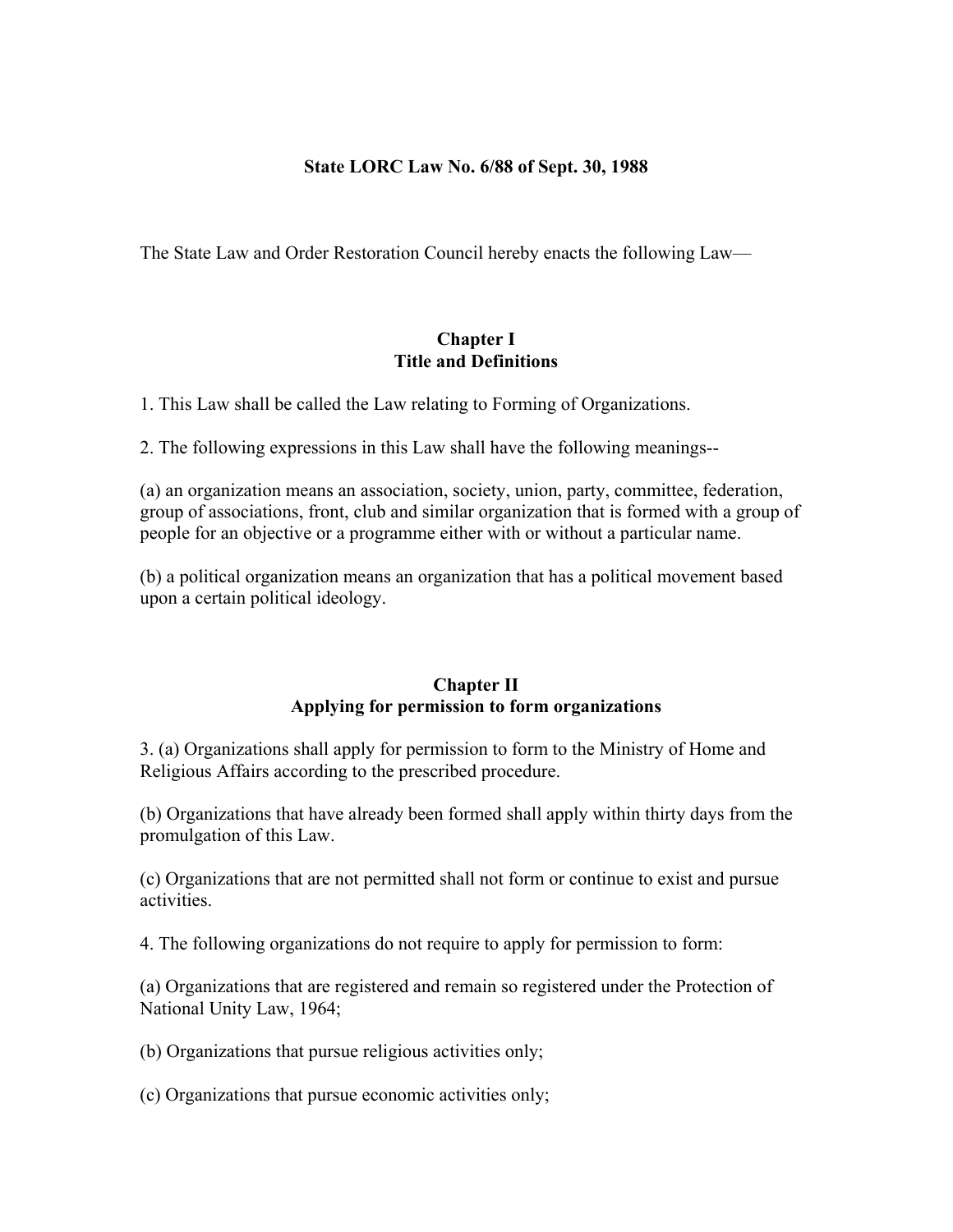(d) Organizations registered under any existing law;

(e) Organizations that have under the Political Parties Registration Law received permission for formation form the Multi-party Democracy General Elections Commission or that have applied or that have submitted that preparations are being made for application.

### **Chapter III Organizations not permitted to form**

5. The following organizations shall not be formed, and if already formed shall not function and shall not continue to exist:

(a) Organizations that are not permitted to register under The Political Parties Registration Law, 1988 or if permitted to register, the registration[s] of which have been cancelled by the Multi-party Democracy General Elections Commission;

(b) Organizations that attempt, instigate, incite, abet or commit acts that may in any way disrupt law and order, peace and tranquility, or safe and secure communications;

(c) Organizations that attempt, instigate, incite, abet or commit acts that may effect [sic] or disrupt the regularity of state machinery;

(d) Organizations that are formed with service personnel from the Tatmadaw and the Peoples' Police Force of the defence forces and personnel of public service organizations, State owned economic boards, corporations and other organizations of the State machinery or with service personnel receiving monthly emoluments from the state budget and being either under the influence of or associated with a political party.

### **Chapter IV Punishments**

6. Any person found guilty of committing an offence under Section 3 Sub section (c) or Section 5 shall be punished with imprisonment for a term which may extend to five years.

7. Any person found guilty of being a member of, or aiding and abetting or using the paraphernalia of organizations that are not permitted to form or not permitted to continue in existence and provided in Section 3 Sub section (c) or that are not permitted to form as provided in Section 5 shall be punished with imprisonment for a term which may extend to three years.